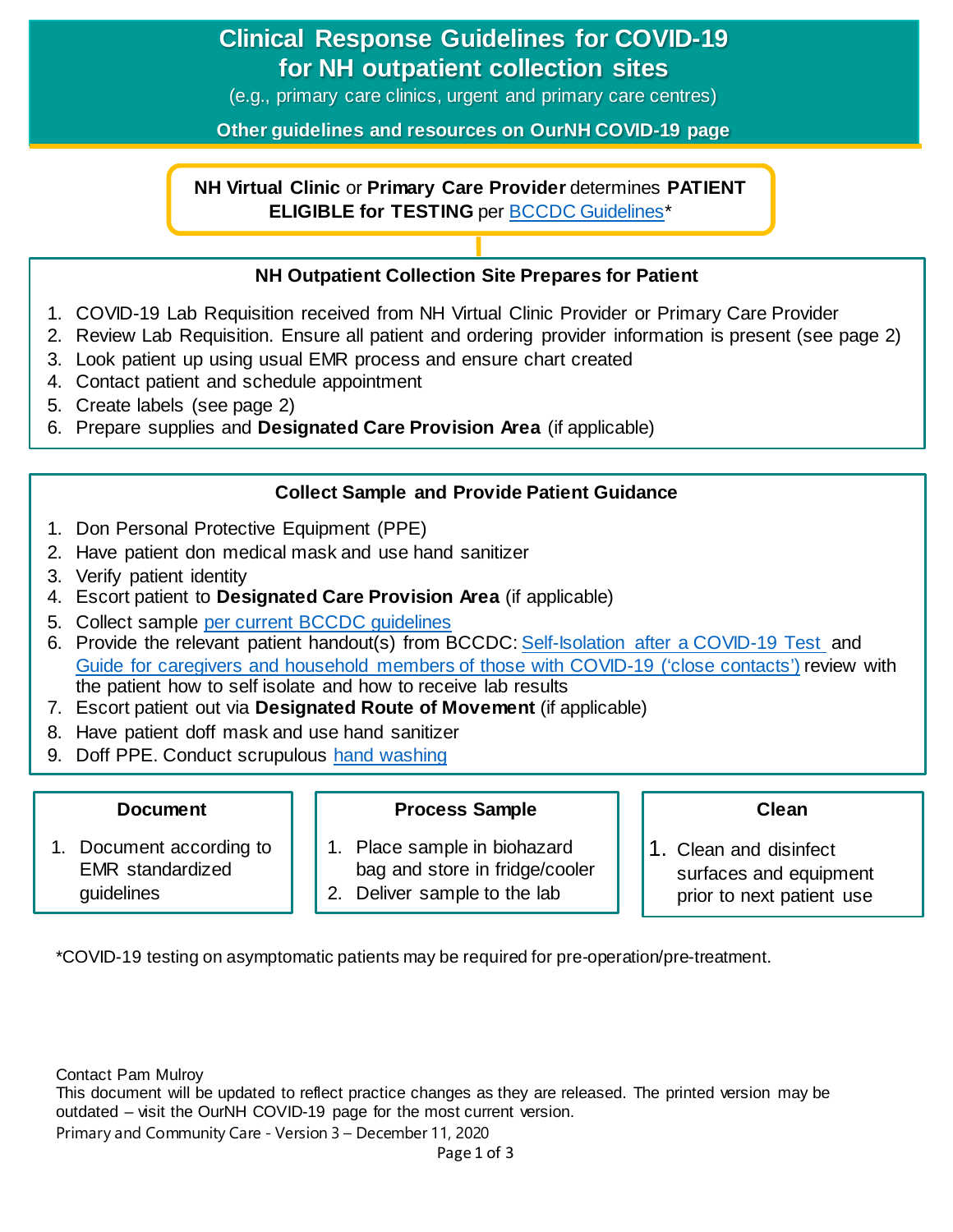# **Clinical Response Guidelines for COVID-19 for NH outpatient collection sites**

(e.g., primary care clinics, urgent and primary care centres)

**Other guidelines and resources on OurNH COVID-19 page**

### **Use in conjunction wit[h Site Preparation Checklist for COVID-19 for outpatient settings](https://ournh.northernhealth.ca/oursites/communications/OurNH%20Communications%20Documents/site-preparation-checklist-for-covid-19-outpatient-settings.pdf)**

## PREPARE FOR PATIENT

- Review lab requisition add any missing client or ordering provider details<sup>[1](#page-1-0)</sup>
	- **Patient**: first name, last name, PHN or DOB, address including postal code, contact number, regular primary care provider (if applicable)
	- **Ordering provider**: name & MSP, address including postal code, contact number
	- Standard outpatient and/or PHSA virology requisitions are acceptable
	- Symptom information is NOT required on the requisition
- Look patient up per usual EMR process and ensure chart created.
- Contact patient and schedule appointment for sample collection.
	- Provide additional instructions specific to site (where to park, if drive-through available, need to call or wait for a call, etc.)
	- If saline gargle sample collection, ensure patient understands to fast for one hour prior and has reviewed the relevant video in advance (for *pediatric* or for *adult*).
- Create specimen labels following local process. All samples (cylindrical tube) must be affixed with a label which states: Patient last name, first name, PHN or DOB, specimen type or specimen source (e.g. NP swab), collection date and time, patient group code[2](#page-1-1) in **RED** (HCW1, HCW2, LTC, OBK, HOS, CMM, CGT, TREPL, SCHOOL, FN-CMM)
- Prepare supplies and **Designated Care Provision Area** (if applicable).

# COLLECT SAMPLE AND PROVIDE PATIENT GUIDANCE

- Healthcare worker (HCW) dons PPE following quidance fro[m BCCDC.](http://www.bccdc.ca/health-professionals/clinical-resources/covid-19-care/infection-control/personal-protective-equipment)
- Health care workers will perform a risk assessment at point of care; staff may require additional PPE.<sup>[3](#page-1-2)</sup>
- Have patient don a medical mask and use hand sanitizer prior to entering the building, or in their car, as applicable.
- Verify patient identity.
- Escort patient to **Designated Care Provision Area** (if applicable) following **Designated Route of Movement**.
- Collect the most appropriate sample depending on site process, either Nasopharyngeal (NP) Swab [\(video by](https://www.youtube.com/watch?v=f0xSKPm8IKA&feature=youtu.be)  [UBC and Providence Health Care\)](https://www.youtube.com/watch?v=f0xSKPm8IKA&feature=youtu.be) o[r mouth rinse and gargle](http://www.bccdc.ca/health-info/diseases-conditions/covid-19/testing/mouth-rinse-and-gargle) (BCCDC).
	- **Note**: effective [March 19, 2020](https://www.bccnp.ca/bccnp/Announcements/Pages/Announcement.aspx?AnnouncementID=141) and pending competency, it is within LPN scope to perform Nasopharyngeal swabs.
- Provide the relevant patient handout(s) from BCCDC[: Self-Isolation after a COVID-19 Test](http://www.bccdc.ca/resource-gallery/Documents/Guidelines%20and%20Forms/Guidelines%20and%20Manuals/Epid/CD%20Manual/Chapter%201%20-%20CDC/COVID19-self-isolation-post-testing.pdf) and review with the patient how to self isolate and how to receive lab results.
- If indoors, escort patient out of building per **Designated Route of Movement**.
- Have patient remove mask and throw it in the garbage at the exit of the building as they leave.

l

<span id="page-1-0"></span><sup>&</sup>lt;sup>1</sup> To trouble-shoot information gaps on requisitions, contact the ordering provider directly.

<span id="page-1-1"></span><sup>&</sup>lt;sup>2</sup> If patient group code is missing from the requisition, the sample will still be processed.

<span id="page-1-2"></span><sup>&</sup>lt;sup>3</sup> [COVID-19: Emergency Prioritization in a Pandemic PPE Allocation Framew ork,](http://www.bccdc.ca/Health-Professionals-Site/Documents/COVID19_ppe_allocation_framework.pdf?bcgovtm=20200506_GCPE_AM_COVID_9_NOTIFICATION_BCGOV_BCGOV_EN_BC__NOTIFICATION) p.16

Contact Pam Mulroy

This document will be updated to reflect practice changes as they are released. The printed version may be outdated – visit the OurNH COVID-19 page for the most current version.

Primary and Community Care - Version 3 – December 11, 2020